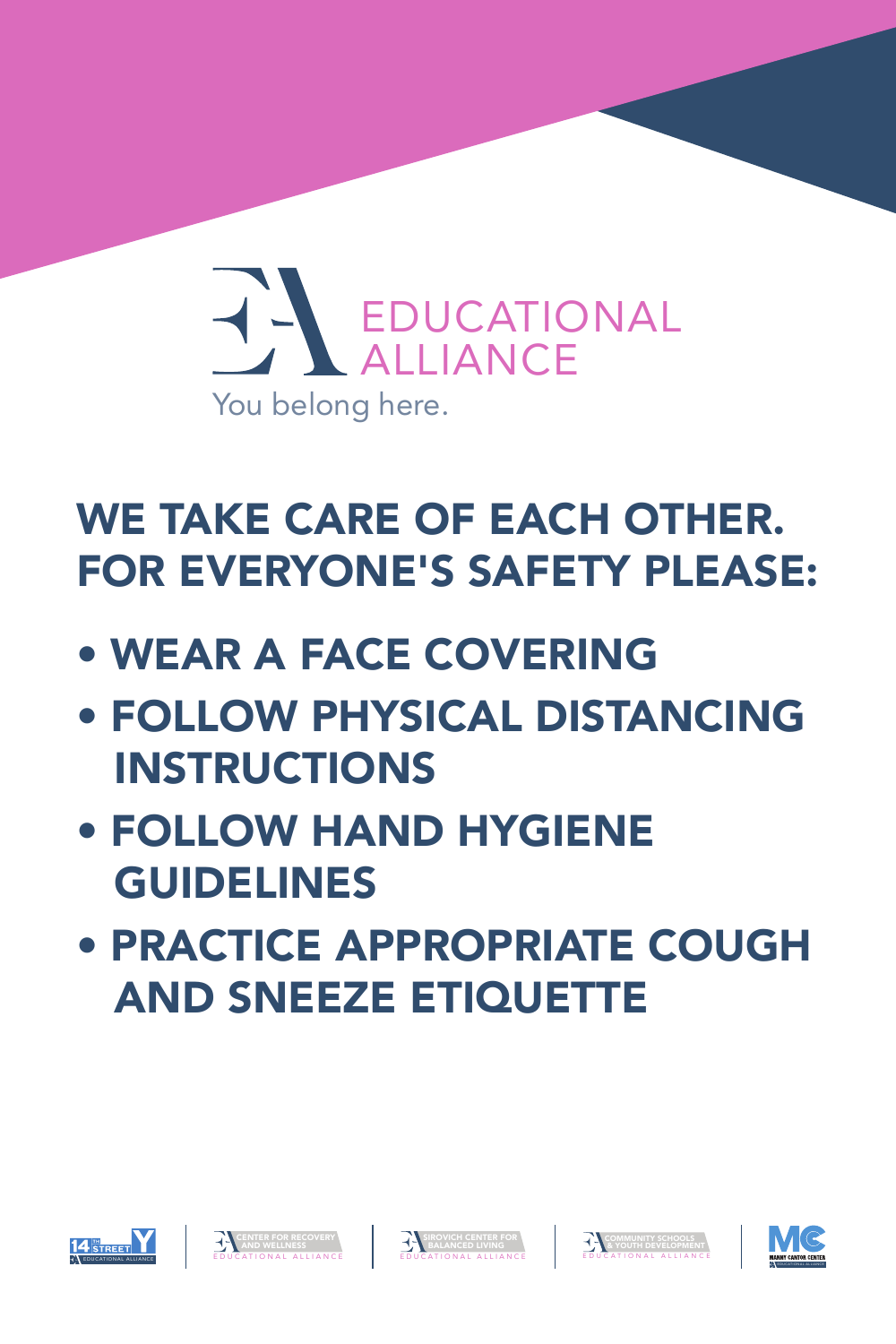







# 我们彼此互助。 为了每个人的安全,请: 朝好口罩 遵守社交距离规定 遵守双手卫生指南 遵守正确的咳嗽和打喷嚏礼节



## EDUCATIONAL ALLIANCE You belong here.